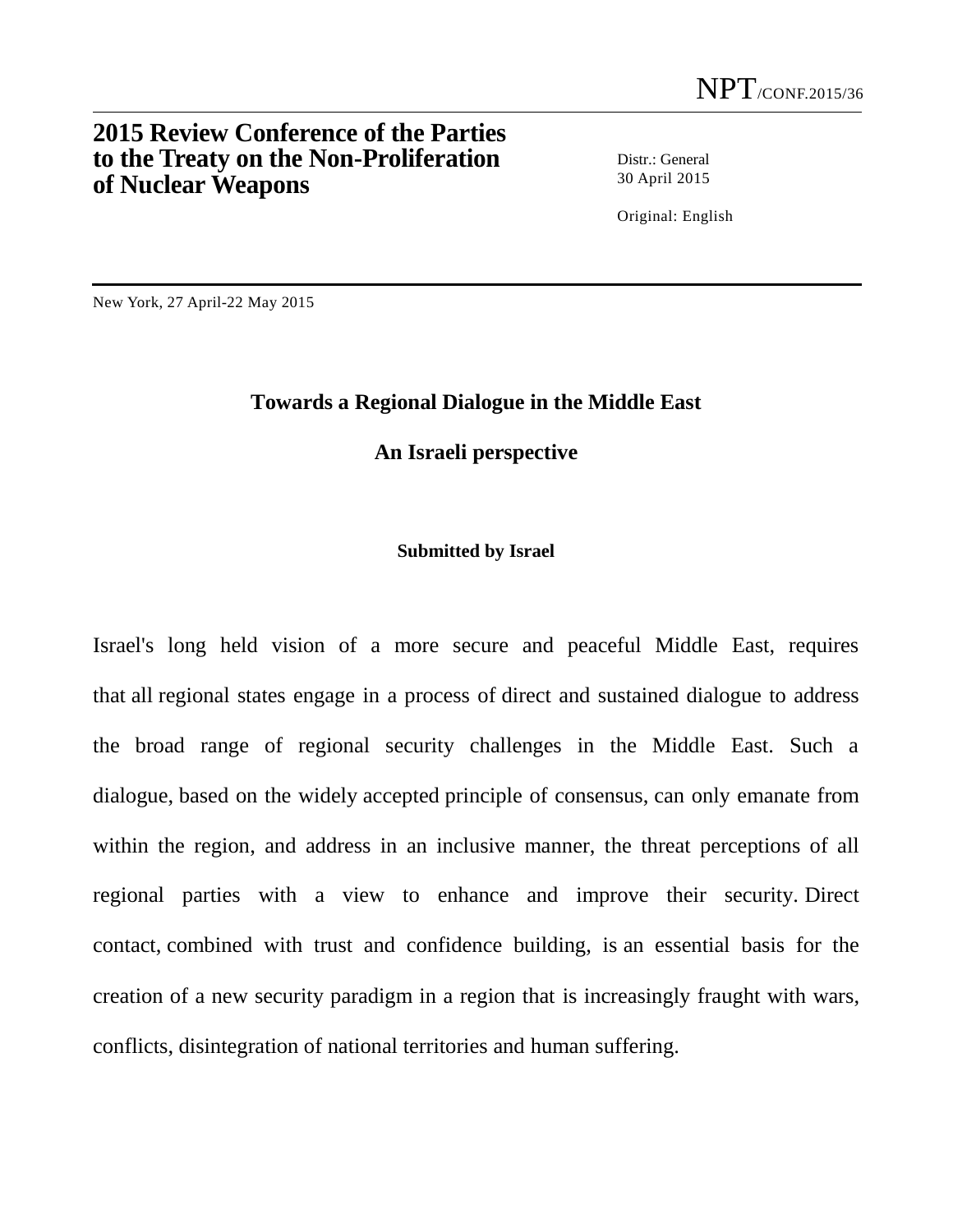Accordingly, Israel agreed in 2011 to the request of the Finnish Under-Secretary of State Ambassador Jaakko Laajava to engage in consultations to advance a regional dialogue. Subsequently, Israel was the first country in the region, to respond positively to Ambassador Laajava's proposal in February 2013, to participate in multilateral consultations in Switzerland to discuss the arrangements and conditions necessary for convening a conference on establishing the Middle East as a zone free of all WMD and means of delivery. It took the Arab Group an additional eight months to agree to participate in these consultations.

Between October 2013 and June 2014, five rounds of multilateral consultations took place in Switzerland between Israel and several of its Arab neighbours. The central purpose of these meetings was to seek regional consensus on all the essential aspects of a conference in Helsinki, including the agenda, the concluding document and the necessary modalities. The consultations were conducted in a business-like manner and were the first direct engagement between Israel and its neighbours on this issue in over twenty years, since the ACRS (Arms Control and Regional Security) process in the nineties.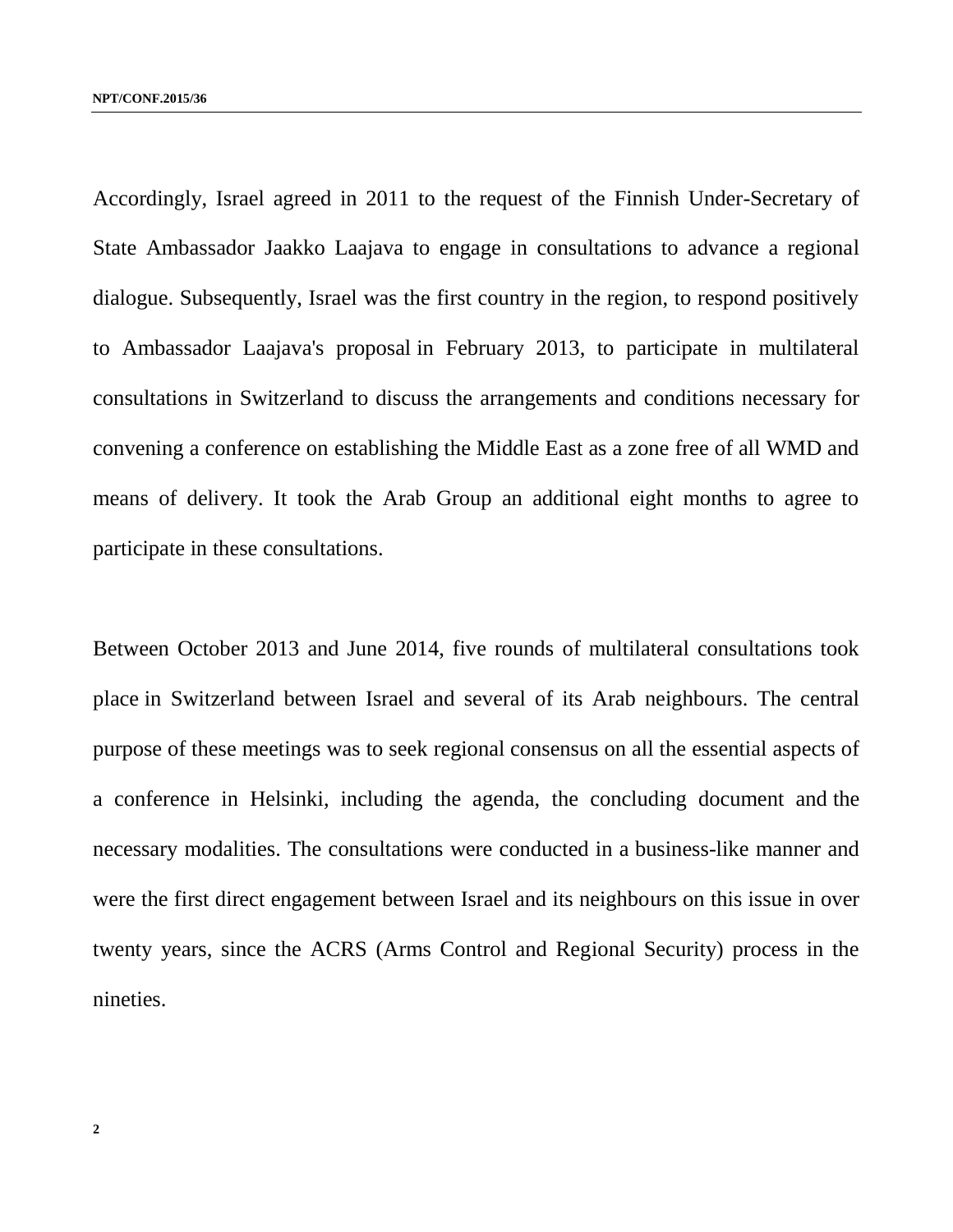While not all regional states attended, these consultations presented an important opportunity for direct regional engagement. Indeed, Israel's participation at a senior and authoritative level, in all of the five meetings, attested to the importance that Israel ascribed to the need to redefine a new regional security paradigm for the Middle East. During these consultations, Israel submitted, including in writing, some creative ideas and formulations that could advance consensus, as well as understandings and trust, between the regional parties. Indeed, Israel stated unequivocally, also in public, that if agreement is reached on the agenda, the concluding document and terms of reference of a conference in Helsinki, the regional states could proceed to set a date for such an event.

In June 2014, the Arab representatives at the fifth round of consultations in Geneva felt they required new instructions and in effect discontinued these talks. Since June 2014, Ambassador Laajava, attempted to convene a sixth round of consultations in Geneva and Israel responded positively on October 20, 2014 and January 7, 2015 to formal invitations in this regard. Despite Israel's positive attitude towards continued engagement, the sixth round of consultations in Geneva was postponed several times and did not take place, preventing necessary progress towards a consensual agreement on a conference in Helsinki.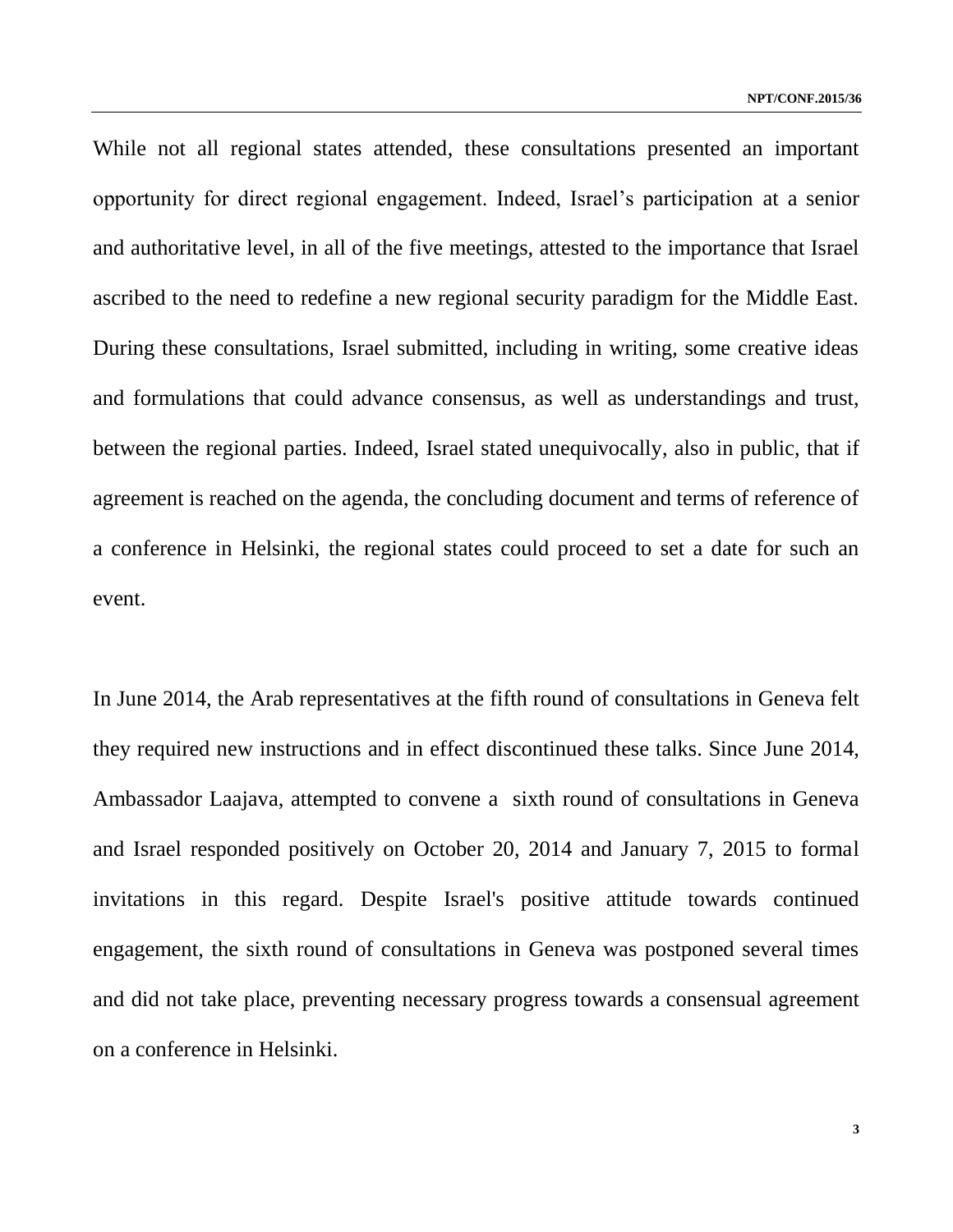Regrettably, in recent years the Arab countries have preferred to focus their efforts on promoting contentious resolutions in the IAEA General Conference and the UN General Assembly First Committee. This negative approach reinforced the lack of trust and confidence, and prevented a meaningful dialogue between the states of the Middle East.

Ultimately it is difficult to understand how any disarmament, arms control and regional security issues can be addressed without any direct dialogue between the regional states, as the Group of Arab States suggests. This strident opposition to conduct a direct dialogue with Israel coupled with the demand that a conference be convened by a deadline on the basis of terms of reference conceived by one side only, underlines and reinforces the mistrust and suspicion between the states in the region. If a serious regional effort has not emerged in the Middle East during the last five years it is not because of Israel.

It should be emphasized that notions of direct engagement and consensus are fundamental norms in international diplomacy and have been accepted in other regions. In this context, the G7 recently declared that: "The regional parties must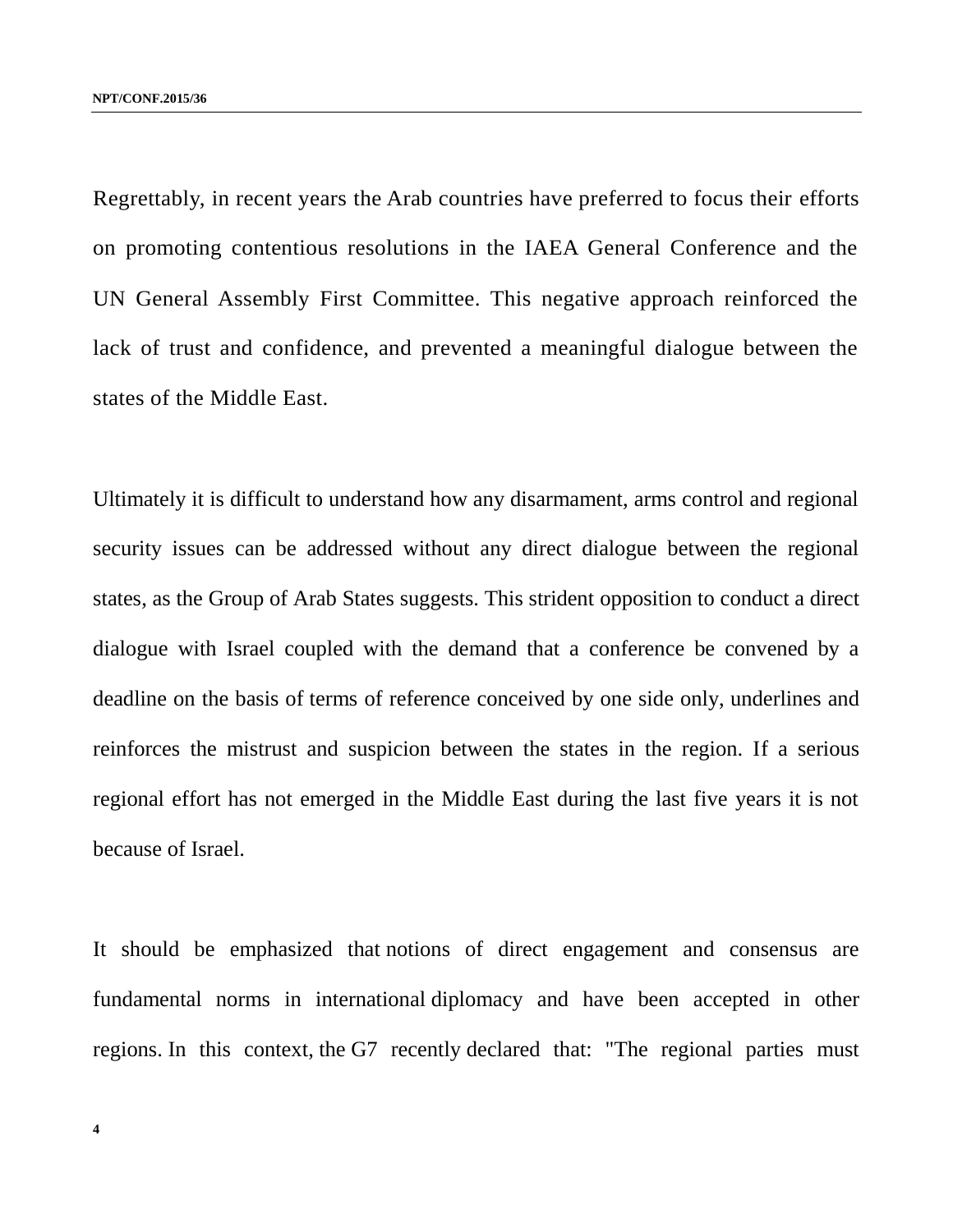engage actively with each other in order to reach consensus on a date and an agenda for the Helsinki Conference as soon as possible. We emphasize that the Conference can only lead to a meaningful process if the interests of all participants are taken into account."

In order to promote any significant regional security architecture in the Middle East it is imperative that the regional states do not adopt positions that prevent the other side from participating in what should be, an inclusive regional process between all relevant stakeholders. Decisions, which seek to circumvent and substitute direct engagement or the building of trust and agreement among regional parties, will neither assist a regional process nor hasten a successful outcome.

A meaningful process will require that:

- Regional states assume responsibility for the promotion of a direct regional dialogue, without external auspices that do not emanate from the region;
- Regional states address the broad range of security challenges facing the region;
- All decisions will be reached by consensus between the regional parties,